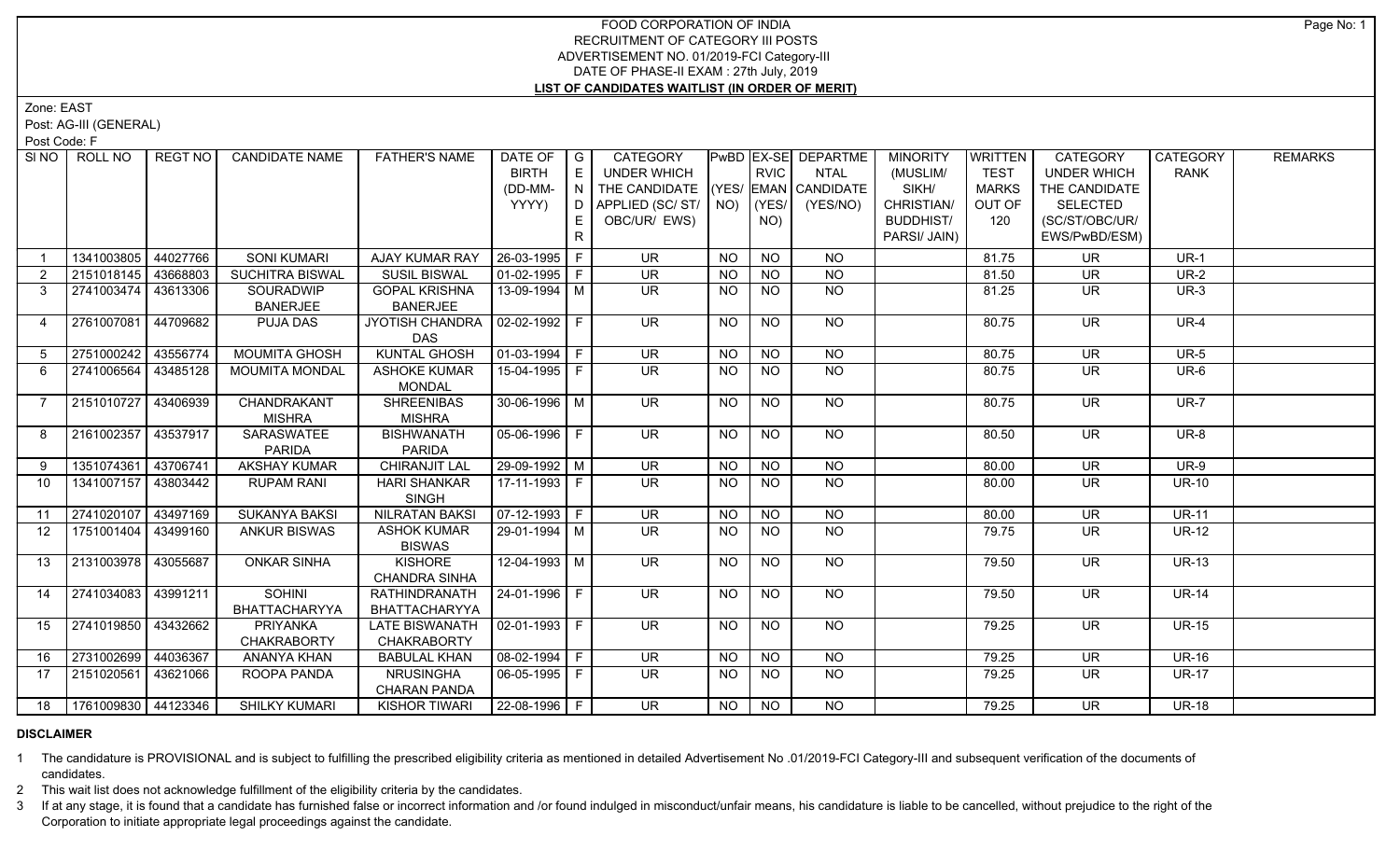# FOOD CORPORATION OF INDIA RECRUITMENT OF CATEGORY III POSTS ADVERTISEMENT NO. 01/2019-FCI Category-III DATE OF PHASE-II EXAM : 27th July, 2019 **LIST OF CANDIDATES WAITLIST (IN ORDER OF MERIT)**

Zone: EAST

Post: AG-III (GENERAL)

Post Code: F

| SI <sub>NO</sub> | ROLL NO             | <b>REGT NO</b> | <b>CANDIDATE NAME</b>  | <b>FATHER'S NAME</b>                | DATE OF                      | $\overline{\phantom{a}}$ G                          | <b>CATEGORY</b>                    |                |             | PwBD EX-SE DEPARTME | <b>MINORITY</b>  | WRITTEN      | CATEGORY                 | <b>CATEGORY</b> | <b>REMARKS</b> |
|------------------|---------------------|----------------|------------------------|-------------------------------------|------------------------------|-----------------------------------------------------|------------------------------------|----------------|-------------|---------------------|------------------|--------------|--------------------------|-----------------|----------------|
|                  |                     |                |                        |                                     | <b>BIRTH</b>                 | E                                                   | UNDER WHICH                        |                | <b>RVIC</b> | <b>NTAL</b>         | (MUSLIM/         | <b>TEST</b>  | <b>UNDER WHICH</b>       | <b>RANK</b>     |                |
|                  |                     |                |                        |                                     | (DD-MM-                      | $\overline{\phantom{a}}$ N $\overline{\phantom{a}}$ | THE CANDIDATE (YES/ EMAN CANDIDATE |                |             |                     | SIKH/            | <b>MARKS</b> | THE CANDIDATE            |                 |                |
|                  |                     |                |                        |                                     | YYYY)                        |                                                     | D APPLIED (SC/ ST/   NO)           |                | $ $ (YES/   | (YES/NO)            | CHRISTIAN/       | OUT OF       | <b>SELECTED</b>          |                 |                |
|                  |                     |                |                        |                                     |                              | E.                                                  | OBC/UR/ EWS)                       |                | NO)         |                     | <b>BUDDHIST/</b> | 120          | (SC/ST/OBC/UR/           |                 |                |
|                  |                     |                |                        |                                     |                              | R                                                   |                                    |                |             |                     | PARSI/ JAIN)     |              | EWS/PwBD/ESM)            |                 |                |
| 19               | 2771005770 43543894 |                | SUBHRA JYOTI           | <b>DIPAK KUMAR</b>                  | 27-12-1994   M               |                                                     | <b>UR</b>                          | NO             | <b>NO</b>   | NO                  |                  | 79.00        | <b>UR</b>                | <b>UR-19</b>    |                |
|                  |                     |                | <b>GHOSH</b>           | <b>GHOSH</b>                        |                              |                                                     |                                    |                |             |                     |                  |              |                          |                 |                |
| 20               | 2741011921 43728413 |                | <b>DEBARATI DEB</b>    | <b>TAPASH DEB</b>                   | 24-01-1995 F                 |                                                     | <b>UR</b>                          | <b>NO</b>      | <b>NO</b>   | <b>NO</b>           |                  | 79.00        | <b>UR</b>                | $UR-20$         |                |
| 21               | 2741002802          | 43262062       | <b>DEBOLINA</b>        | <b>NIRUPAM</b>                      | $23 - 08 - 1996$ F           |                                                     | $\overline{\mathsf{UR}}$           | <b>NO</b>      | <b>NO</b>   | <b>NO</b>           |                  | 78.75        | <b>UR</b>                | <b>UR-21</b>    |                |
|                  |                     |                | <b>CHATTERJEE</b>      | <b>CHATTERJEE</b>                   |                              |                                                     |                                    |                |             |                     |                  |              |                          |                 |                |
| 22               | 2741030559 44426158 |                | <b>ANIKET SAMADDAR</b> | ARINDAM                             | 06-10-1996 M                 |                                                     | UR <sup>1</sup>                    | NO             | <b>NO</b>   | $N$ <sup>O</sup>    |                  | 78.75        | $\overline{\mathsf{UR}}$ | $UR-22$         |                |
|                  |                     |                |                        | SAMADDAR                            |                              |                                                     |                                    |                |             |                     |                  |              |                          |                 |                |
| 23               | 2161002147 43926323 |                | PRAVASINI BHUYAN       | <b>JACHINDRA</b>                    | 07-09-1993 F                 |                                                     | UR.                                | NO.            | <b>NO</b>   | NO                  |                  | 78.50        | <b>UR</b>                | <b>UR-23</b>    |                |
|                  |                     |                |                        | <b>BHUYAN</b>                       |                              |                                                     |                                    |                |             |                     |                  |              |                          |                 |                |
| 24               | 2151013239 43402067 |                | <b>ABHILASH</b>        | PARTHA PRASAD                       | $12 - 04 - 1996$ M           |                                                     | $\overline{\mathsf{UR}}$           | <b>NO</b>      | <b>NO</b>   | $N$ <sup>O</sup>    |                  | 78.50        | $\overline{\mathsf{UR}}$ | $UR-24$         |                |
|                  |                     |                | PANIGRAHI              | PANIGRAHI                           |                              |                                                     |                                    |                |             |                     |                  |              |                          |                 |                |
| 25               | 2741006787 43274798 |                | RAJANNA GHOSH          | <b>MANIK LAL GHOSH</b>              | $\boxed{06-01-1993}$ F       |                                                     | $\overline{\mathsf{UR}}$           | N <sub>O</sub> | $N$ O       | $N$ <sup>O</sup>    |                  | 78.00        | <b>UR</b>                | <b>UR-25</b>    |                |
| 26               | 2151009872 43829279 |                | RUDRA NARAYAN          | <b>KEDAR NATH</b>                   | 18-05-1997   M               |                                                     | UR                                 | <b>NO</b>      | NO.         | NO.                 |                  | 77.75        | <b>UR</b>                | <b>UR-26</b>    |                |
|                  |                     |                | <b>PANDA</b>           | PANDA                               |                              |                                                     |                                    |                |             |                     |                  |              |                          |                 |                |
| 27               | 2761000157 43480840 |                | RUMA BANERJEE          | <b>RAGHUNATH</b><br><b>BANERJEE</b> | $24 - 05 - 1997$ F           |                                                     | <b>UR</b>                          | <b>NO</b>      | <b>NO</b>   | <b>NO</b>           |                  | 77.75        | <b>UR</b>                | <b>UR-27</b>    |                |
| 28               | 2141001207 44630079 |                | <b>SAROJ KUMAR</b>     | NARASHINGHA                         | $16 - 01 - 1994$ M           |                                                     | $\overline{\mathsf{UR}}$           | NO.            | <b>NO</b>   | <b>NO</b>           |                  | 77.50        | <b>UR</b>                | <b>UR-28</b>    |                |
|                  |                     |                | PANDA                  | PANDA                               |                              |                                                     |                                    |                |             |                     |                  |              |                          |                 |                |
| 29               | 2751002967 44699398 |                | <b>SOUBARNA</b>        | <b>SAROJ KANTI</b>                  | $30-08-1992$ F               |                                                     | UR.                                | <b>NO</b>      | <b>NO</b>   | <b>NO</b>           |                  | 77.25        | <b>UR</b>                | <b>UR-29</b>    |                |
|                  |                     |                | CHAKLADER              | CHAKLADER                           |                              |                                                     |                                    |                |             |                     |                  |              |                          |                 |                |
| 30               | 2721000170 43474996 |                | <b>SUMANA DUTTA</b>    | <b>LATE NARESH</b>                  | 30-11-1992   F               |                                                     | UR.                                | <b>NO</b>      | NO.         | NO                  |                  | 77.25        | <b>UR</b>                | <b>UR-30</b>    |                |
|                  |                     |                |                        | <b>DUTTA</b>                        |                              |                                                     |                                    |                |             |                     |                  |              |                          |                 |                |
| 31               | 1351080142 44614342 |                | PALLAVI KUMARI         | <b>BRAJ KISHORE</b>                 | $ 05 - 01 - 1994 $ F         |                                                     | $\overline{\mathsf{UR}}$           | <b>NO</b>      | <b>NO</b>   | $N$ <sup>O</sup>    |                  | 77.25        | $\overline{\mathsf{UR}}$ | <b>UR-31</b>    |                |
|                  |                     |                |                        | <b>SINGH</b>                        |                              |                                                     |                                    |                |             |                     |                  |              |                          |                 |                |
| 32               | 2741004209 43822227 |                | <b>NIKITA PATHAK</b>   | <b>SUNIL KUMAR</b>                  | 16-01-1995 F                 |                                                     | <b>UR</b>                          | NO             | <b>NO</b>   | NO                  |                  | 77.25        | UR.                      | <b>UR-32</b>    |                |
|                  |                     |                |                        | <b>PATHAK</b>                       |                              |                                                     |                                    |                |             |                     |                  |              |                          |                 |                |
| 33               | 1351012819 43424910 |                | <b>SHARDUL VIKRAM</b>  | <b>BASANT KUMAR</b>                 | $\vert$ 02-09-1992 $\vert$ M |                                                     | $\overline{\mathsf{UR}}$           | NO.            | NO.         | <b>NO</b>           |                  | 77.00        | UR.                      | <b>UR-33</b>    |                |
|                  |                     |                |                        | <b>MISHRA</b>                       |                              |                                                     |                                    |                |             |                     |                  |              |                          |                 |                |

# **DISCLAIMER**

1 The candidature is PROVISIONAL and is subject to fulfilling the prescribed eligibility criteria as mentioned in detailed Advertisement No .01/2019-FCI Category-III and subsequent verification of the documents of candidates.

2 This wait list does not acknowledge fulfillment of the eligibility criteria by the candidates.

3 If at any stage, it is found that a candidate has furnished false or incorrect information and /or found indulged in misconduct/unfair means, his candidature is liable to be cancelled, without prejudice to the right of t Corporation to initiate appropriate legal proceedings against the candidate.

Page No: 2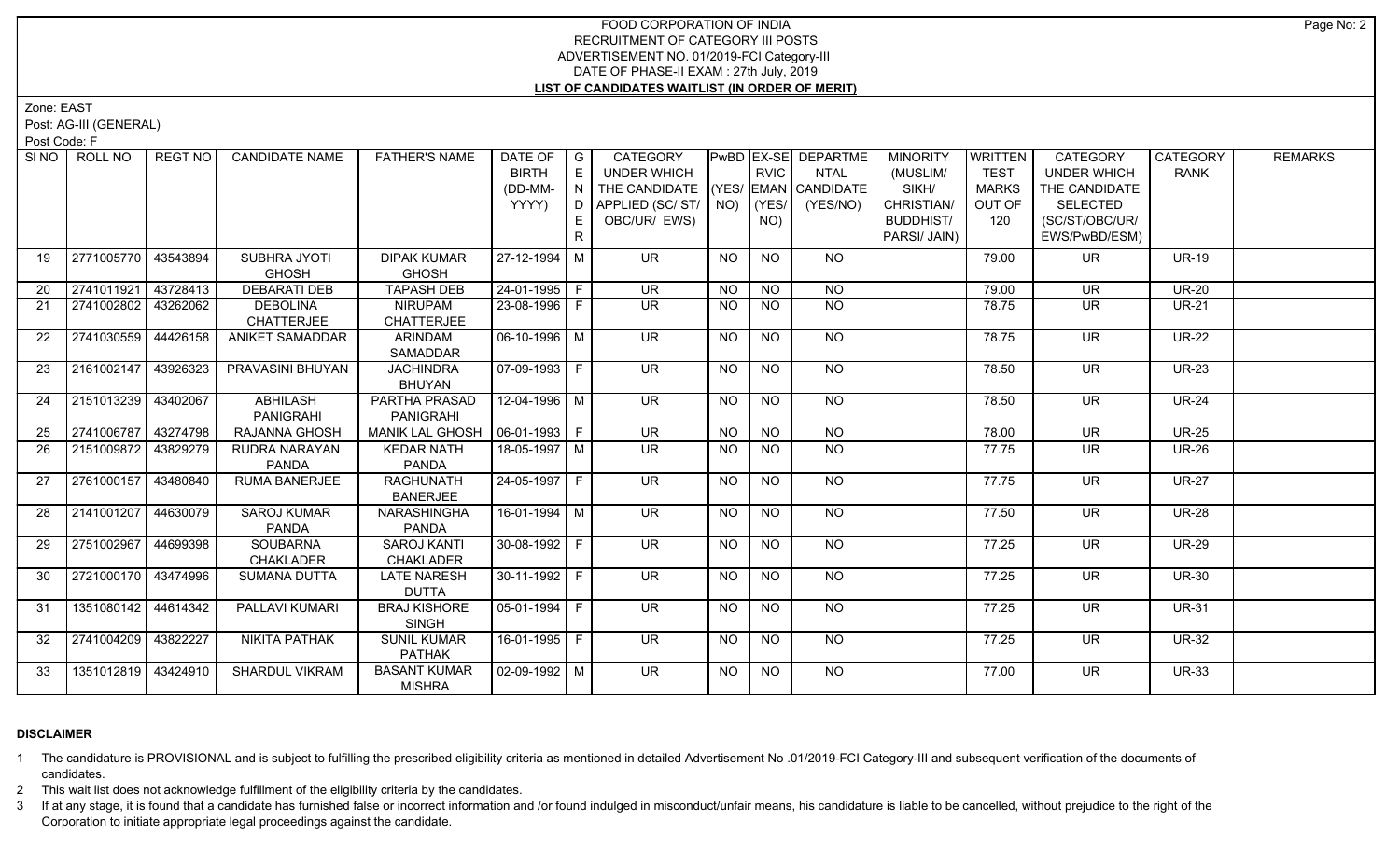# FOOD CORPORATION OF INDIA RECRUITMENT OF CATEGORY III POSTS ADVERTISEMENT NO. 01/2019-FCI Category-III DATE OF PHASE-II EXAM : 27th July, 2019 **LIST OF CANDIDATES WAITLIST (IN ORDER OF MERIT)**

Zone: EAST

Post: AG-III (GENERAL)

Post Code: F

|    | SINO ROLL NO        | REGT NO  | <b>CANDIDATE NAME</b>              | <b>FATHER'S NAME</b>                     | DATE OF   G<br><b>BIRTH</b> | E              | CATEGORY<br><b>UNDER WHICH</b>     |           | <b>RVIC</b>     | PwBD EX-SE DEPARTME<br><b>NTAL</b> | <b>MINORITY</b><br>(MUSLIM/ | <b>WRITTEN</b><br><b>TEST</b> | CATEGORY<br><b>UNDER WHICH</b> | <b>CATEGORY</b><br><b>RANK</b> | <b>REMARKS</b> |
|----|---------------------|----------|------------------------------------|------------------------------------------|-----------------------------|----------------|------------------------------------|-----------|-----------------|------------------------------------|-----------------------------|-------------------------------|--------------------------------|--------------------------------|----------------|
|    |                     |          |                                    |                                          | (DD-MM-                     |                | THE CANDIDATE (YES/ EMAN CANDIDATE |           |                 |                                    | SIKH/                       | <b>MARKS</b>                  | THE CANDIDATE                  |                                |                |
|    |                     |          |                                    |                                          | YYYY)                       | D <sub>1</sub> | APPLIED (SC/ ST/   NO)   (YES/     |           |                 | (YES/NO)                           | CHRISTIAN/                  | OUT OF                        | <b>SELECTED</b>                |                                |                |
|    |                     |          |                                    |                                          |                             | E.             | OBC/UR/ EWS)                       |           | NO)             |                                    | <b>BUDDHIST/</b>            | 120                           | (SC/ST/OBC/UR/                 |                                |                |
|    |                     |          |                                    |                                          |                             | R.             |                                    |           |                 |                                    | PARSI/ JAIN)                |                               | EWS/PwBD/ESM)                  |                                |                |
| 34 | 2741013824          | 43284171 | <b>SIPRA DAS</b>                   | PUNDARIKAKSHA                            | $05-07-1992$ F              |                | <b>UR</b>                          | <b>NO</b> | <b>NO</b>       | NO                                 |                             | 76.75                         | UR.                            | <b>UR-34</b>                   |                |
|    |                     |          |                                    | <b>DAS</b>                               |                             |                |                                    |           |                 |                                    |                             |                               |                                |                                |                |
| 35 | 2731001915 44071928 |          | <b>JHUMA GHOSH</b>                 | <b>SANTI RAM GHOSH</b>                   | 18-01-1995   F              |                | $\overline{\mathsf{UR}}$           | <b>NO</b> | <b>NO</b>       | <b>NO</b>                          |                             | 76.75                         | <b>UR</b>                      | <b>UR-35</b>                   |                |
| 36 | 1721003124 45212399 |          | <b>ANKITA KISHAN</b>               | <b>BIRENDRA YADAV</b>                    | 15-11-1995 F                |                | <b>UR</b>                          | <b>NO</b> | <b>NO</b>       | <b>NO</b>                          |                             | 76.75                         | <b>UR</b>                      | <b>UR-36</b>                   |                |
| 37 | 2151002378 44596119 |          | <b>ABHIJEET NAYAK</b>              | <b>DYUMATASEN</b><br>NAYAK               | 26-01-1994 M                |                | $\overline{\mathsf{UR}}$           | <b>NO</b> | $\overline{NQ}$ | $\overline{NQ}$                    |                             | 76.50                         | <b>UR</b>                      | <b>UR-37</b>                   |                |
| 38 | 2741019055 43523449 |          | <b>JAYASREE DE</b>                 | <b>SWAPAN KUMAR</b><br>DE                | $02-03-1992$ F              |                | $\overline{\mathsf{UR}}$           | <b>NO</b> | $\overline{NO}$ | $N$ <sup>O</sup>                   |                             | 76.25                         | $\overline{\mathsf{UR}}$       | <b>UR-38</b>                   |                |
| 39 | 2741020637          | 44950220 | PIYA AKHULY                        | <b>SANAT KUMAR</b>                       | 27-05-1992 F                |                | <b>UR</b>                          | NO        | <b>NO</b>       | NO                                 |                             | 76.25                         | UR                             | <b>UR-39</b>                   |                |
|    |                     |          |                                    | <b>AKHULY</b>                            |                             |                |                                    |           |                 |                                    |                             |                               |                                |                                |                |
| 40 | 2741003629          | 43190816 | <b>SUBARNA DAS</b>                 | <b>SUBINOY DAS</b>                       | 30-09-1992 F                |                | $\overline{\mathsf{UR}}$           | <b>NO</b> | <b>NO</b>       | NO                                 |                             | 76.25                         | UR.                            | <b>UR-40</b>                   |                |
|    |                     |          | <b>GUPTA</b>                       | <b>GUPTA</b>                             |                             |                |                                    |           |                 |                                    |                             |                               |                                |                                |                |
| 41 | 2151000827          | 45139812 | <b>BISWAJIT PATNAIK</b>            | <b>PRADEEP KUMAR</b>                     | 16-10-1993 M                |                | UR                                 | <b>NO</b> | N <sub>O</sub>  | NO                                 |                             | 76.25                         | $\overline{\mathsf{UR}}$       | <b>UR-41</b>                   |                |
|    |                     |          |                                    | <b>PATNAIK</b>                           |                             |                |                                    |           |                 |                                    |                             |                               |                                |                                |                |
| 42 | 2741025426 43190201 |          | ANIRUDDHA                          | <b>ALOKE KUMAR</b>                       | 23-02-1994 M                |                | <b>UR</b>                          | <b>NO</b> | <b>NO</b>       | <b>NO</b>                          |                             | 75.75                         | <b>UR</b>                      | <b>UR-42</b>                   |                |
|    |                     |          | <b>CHAKRABORTY</b>                 | <b>CHAKRABORTY</b>                       |                             |                |                                    |           |                 |                                    |                             |                               |                                |                                |                |
| 43 | 2151007863 45083051 |          | <b>ANANTA GOPAL</b>                | <b>AMULYA KUMAR</b>                      | $30-07-1994$ M              |                | $\overline{\mathsf{UR}}$           | <b>NO</b> | $\overline{NQ}$ | $N$ <sup>O</sup>                   |                             | 75.75                         | $\overline{\mathsf{UR}}$       | $UR-43$                        |                |
|    |                     |          | <b>DUTTA</b>                       | <b>DUTTA</b>                             |                             |                |                                    |           |                 |                                    |                             |                               |                                |                                |                |
| 44 | 2741028672 43053866 |          | <b>PRITAM</b><br><b>TAHABILDAR</b> | <b>PRADIP KUMAR</b><br><b>TAHABILDAR</b> | $11-09-1994$ M              |                | <b>UR</b>                          | <b>NO</b> | <b>NO</b>       | $N$ <sup>O</sup>                   |                             | 75.75                         | <b>UR</b>                      | <b>UR-44</b>                   |                |
| 45 | 2741027922          | 44886572 | <b>CHAYANIKA DAS</b>               | <b>MALAY CHANDAN</b>                     | 07-07-1995 F                |                | <b>UR</b>                          | <b>NO</b> | $N$ O           | $N$ O                              |                             | 75.75                         | <b>UR</b>                      | <b>UR-45</b>                   |                |
|    |                     |          |                                    | DAS                                      |                             |                |                                    |           |                 |                                    |                             |                               |                                |                                |                |
| 46 | 2741025451          | 43239160 | <b>AHANA SEN</b>                   | <b>AMITAVA SEN</b>                       | $\boxed{07-11-1995}$ F      |                | $\overline{\mathsf{UR}}$           | $N$ O     | N <sub>O</sub>  | $N$ O                              |                             | 75.75                         | $\overline{\mathsf{UR}}$       | <b>UR-46</b>                   |                |
| 47 | 1731003420          | 43356127 | <b>SUKANTA SINHA</b>               | <b>MOLOY SINHA</b>                       | $12 - 12 - 1992$ M          |                | <b>UR</b>                          | <b>NO</b> | N <sub>O</sub>  | N <sub>O</sub>                     |                             | 75.50                         | $\overline{\mathsf{UR}}$       | <b>UR-47</b>                   |                |
| 48 | 2151009464          | 43861614 | <b>LAXMIPRIYA SWAIN</b>            | <b>SRIDHAR SWAIN</b>                     | 10-04-1995 F                |                | <b>UR</b>                          | <b>NO</b> | <b>NO</b>       | $N$ O                              |                             | 75.50                         | <b>UR</b>                      | <b>UR-48</b>                   |                |
| 49 | 2741007461          | 44564019 | <b>SWARNALI ROY</b>                | <b>GOPI BALLAV ROY</b>                   | 19-12-1994 F                |                | <b>UR</b>                          | <b>NO</b> | <b>NO</b>       | N <sub>O</sub>                     |                             | 75.25                         | <b>UR</b>                      | <b>UR-49</b>                   |                |
| 50 | 2071009538          | 44002206 | ADITYA RANJAN                      | PRIYA RANJAN                             | 26-10-1993 M                |                | UR.                                | NO.       | NO.             | N <sub>O</sub>                     |                             | 75.00                         | UR.                            | <b>UR-50</b>                   |                |
|    |                     |          |                                    | <b>SINHA</b>                             |                             |                |                                    |           |                 |                                    |                             |                               |                                |                                |                |

# **DISCLAIMER**

1 The candidature is PROVISIONAL and is subject to fulfilling the prescribed eligibility criteria as mentioned in detailed Advertisement No .01/2019-FCI Category-III and subsequent verification of the documents of candidates.

2 This wait list does not acknowledge fulfillment of the eligibility criteria by the candidates.

3 If at any stage, it is found that a candidate has furnished false or incorrect information and /or found indulged in misconduct/unfair means, his candidature is liable to be cancelled, without prejudice to the right of t Corporation to initiate appropriate legal proceedings against the candidate.

Page No: 3